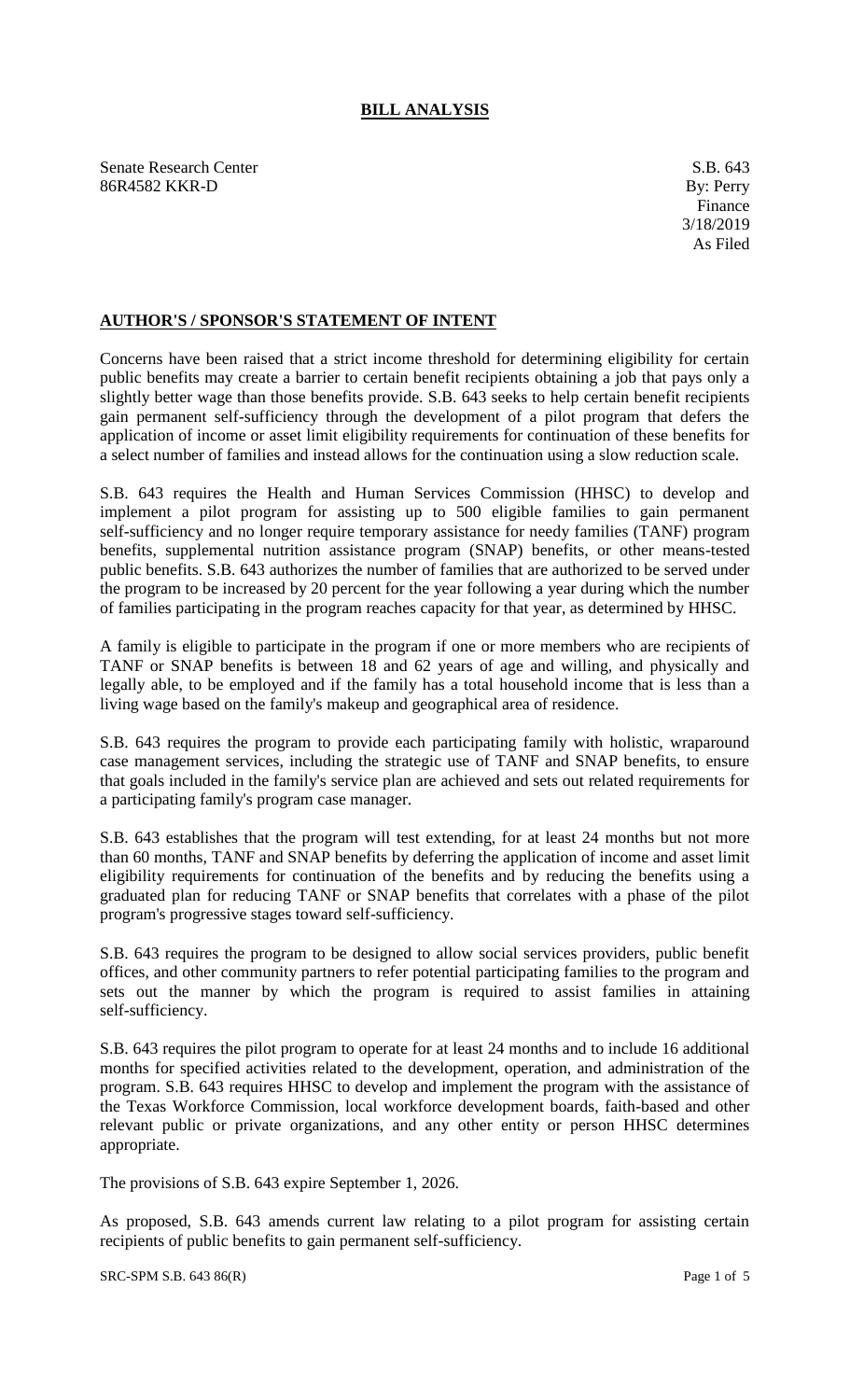## **RULEMAKING AUTHORITY**

Rulemaking authority is expressly granted to the executive commissioner of the Health and Human Services Commission in SECTION 1 (Section 531.02241, Government Code) of this bill.

Rulemaking authority is expressly granted to the Texas Workforce Commission in SECTION 1 (Section 531.02241, Government Code) of this bill.

## **SECTION BY SECTION ANALYSIS**

SECTION 1. Amends Subchapter B, Chapter 531, Government Code, by adding Section 531.02241, as follows:

Sec. 531.02241. PILOT PROGRAM FOR SELF-SUFFICIENCY OF CERTAIN PERSONS RECEIVING FINANCIAL ASSISTANCE OR SUPPLEMENTAL NUTRITION ASSISTANCE BENEFITS. (a) Defines "financial assistance benefits," "living wage," "self-sufficiency," "slow reduction scale," and "supplemental nutrition assistance benefits."

(b) Requires the Health and Human Services Commission (HHSC) to develop and implement a pilot program for assisting not more than 500 eligible families to gain permanent self-sufficiency and no longer require financial assistance, supplemental nutrition assistance, or other means-tested public benefits. Authorizes the number of families that may be served under the program in the following year to be increased by 20 percent if the number of families participating in the program during a year reaches capacity for that year as determined by HHSC.

(c) Provides that the pilot program will test extending, for at least 24 months but not more than 60 months, financial assistance and supplemental nutrition assistance benefits by deferring the application of income and asset limit eligibility requirements for continuation of the benefits and reducing the benefits using a slow reduction scale. Requires the amount of any income limit requirement that is applied to be in an amount that does not exceed the amount, based on a participating family's makeup and the living wage in the family's geographical area of residence, determined to be necessary for the purposes of the program. Requires the deferral of the application of any asset limit requirement to allow the family to have assets in an amount that is equal to or less than \$1,000 per member of the family's household.

(d) Requires the pilot program to be designed to allow social services providers, public benefit offices, and other community partners to refer potential participating families to the program.

(e) Provides that a family is eligible to participate in the pilot program established under this section if the family:

(1) includes one or more members who are recipients of financial assistance or supplemental nutrition assistance benefits, at least one of whom is at least 18 but not more than 62 years of age and willing and physically and legally able to be employed; and

(2) has a total household income that is less than a living wage based on the family's makeup and geographical area of residence.

(f) Requires the pilot program to be designed to assist eligible participating families in attaining self-sufficiency by: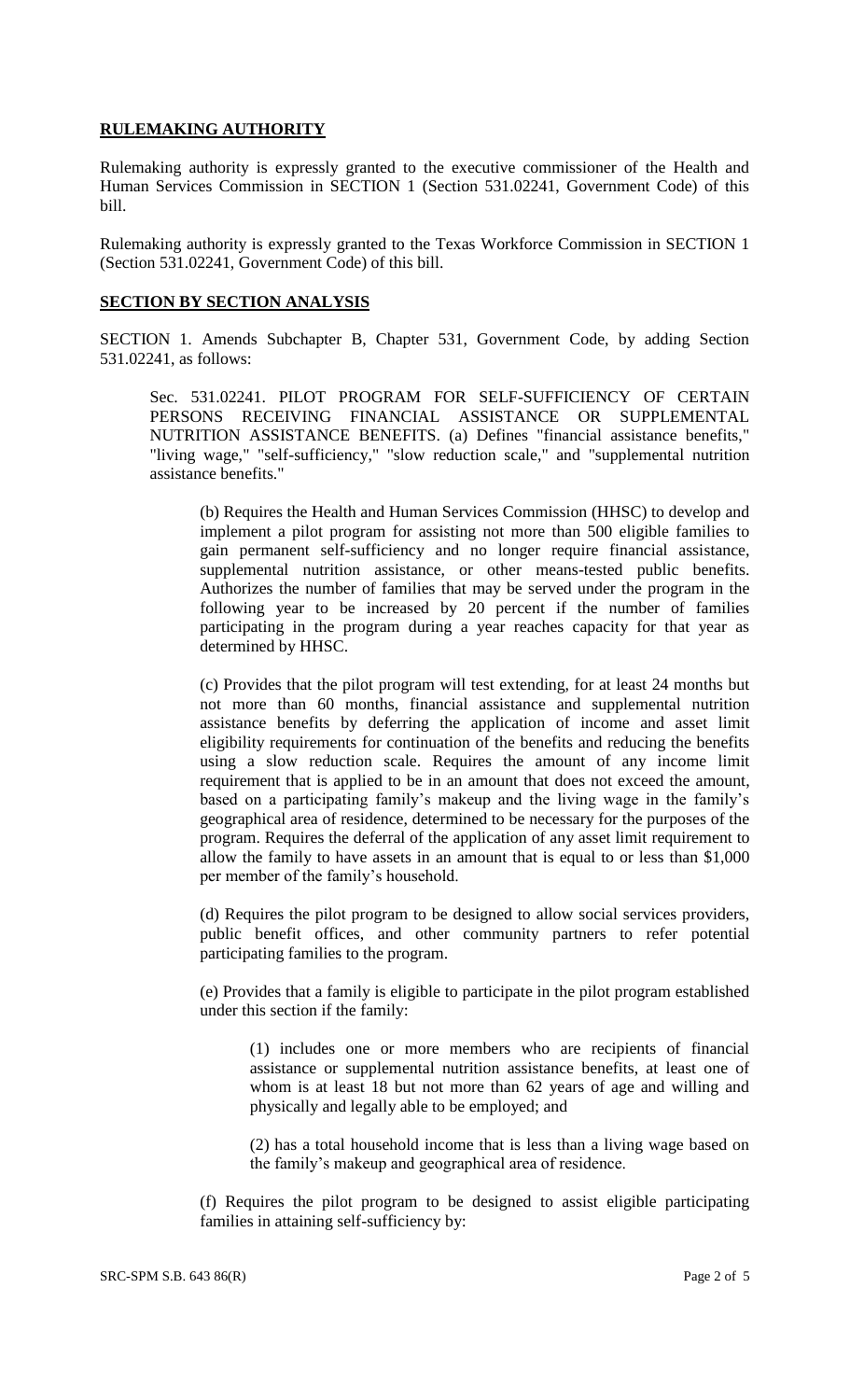(1) identifying eligibility requirements for the continuation of financial assistance or supplemental nutrition assistance benefits, the application of which may be deferred for a limited period and that, if applied, would impede self-sufficiency;

(2) implementing strategies, including deferring the application of the eligibility requirements identified in Subdivision (1), to remove barriers to self-sufficiency; and

(3) moving eligible participating families through progressive stages toward self-sufficiency that include the following phases:

> (A) an initial phase in which a family moves out of an emergent crisis by securing housing, medical care, and financial assistance and supplemental nutrition assistance benefits, as necessary;

(B) a second phase in which:

(i) the family moves toward stability by securing employment and, if necessary, child care and by participating in services that build the financial management skills necessary to meet financial goals; and

(ii) the family's financial assistance and supplemental nutrition assistance benefits are reduced according to the following scale:

> (a) on reaching 25 percent of the family's living wage, the amount of benefits is reduced by 10 percent;

> (b) on reaching 50 percent of the family's living wage, the amount of benefits is reduced by 25 percent; and

> (c) on reaching 75 percent of the family's living wage, the amount of benefits is reduced by 50 percent;

(C) a third phase in which the family transitions to self-sufficiency by securing employment that pays a living wage, reducing debt, and building savings, and becomes ineligible for financial assistance and supplemental nutrition assistance benefits on reaching 100 percent of the family 's living wage; and

(D) a final phase in which the family attains self-sufficiency by retaining employment that pays a living wage, amassing at least \$1,000 per member of the family's household, and having manageable debt so that the family will no longer be dependent on financial assistance, supplemental nutrition assistance, or other means-tested public benefits for at least six months following the date the family stops participating in the program.

(g) Requires a person from a family that wishes to participate in the pilot program to attend an in-person intake meeting with a program case manager. Requires the case manager, during the intake meeting, to:

(1) determine whether the person's family meets the eligibility requirements under Subsection (e), and whether the application of income or asset limit eligibility requirements for continuation of financial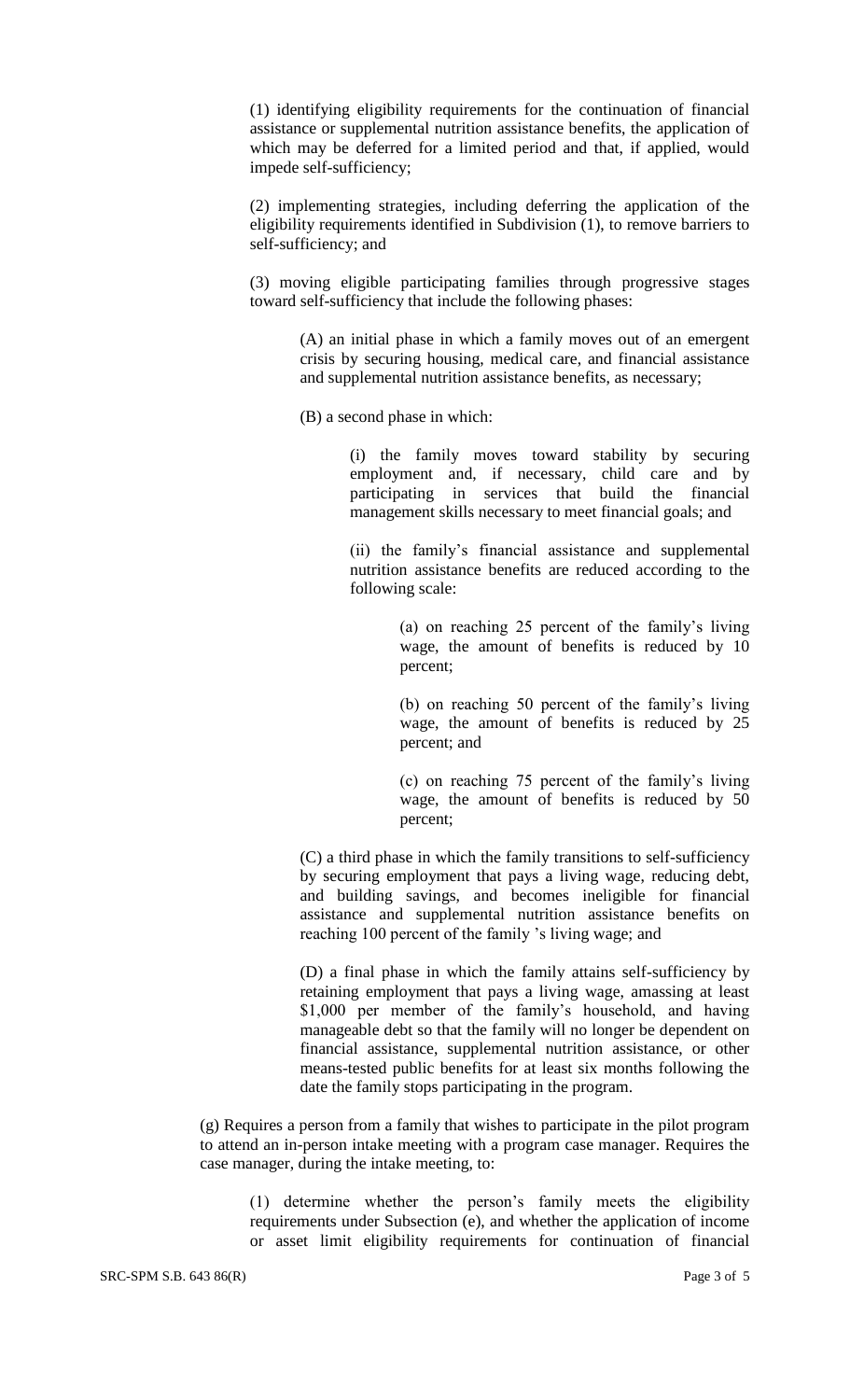assistance and supplemental nutrition assistance benefits may be deferred under the program;

(2) review the family's demographic information and household financial budget;

(3) assess the family members' current financial and career situations;

(4) collaborate with the person to develop and implement strategies for removing barriers to the family attaining self-sufficiency, including deferring the application of income and asset limit eligibility requirements for continuation of financial assistance and supplemental nutrition assistance benefits; and

(5) if the person's family is determined to be eligible for and chooses to participate in the program, schedule a follow-up meeting to further assess the family's crisis, review available referral services, and create a service plan.

(h) Requires the pilot program to provide each participating family with holistic, wraparound case management services, including the strategic use of financial assistance and supplemental nutrition assistance benefits, to ensure that goals included in the family's service plan are achieved. Requires that a participating family be assigned a program case manager who is required to:

(1) provide, if the family is determined to be eligible, the family with a verification of the deferred application of asset and income limits described by Subsection (c), allowing the family to continue receiving financial assistance and supplemental nutrition assistance benefits on a slow reduction scale;

(2) assess, at the follow-up meeting scheduled under Subsection  $(g)(5)$ , the family's crisis, review available referral services, and create a service plan; and

(3) create, during the initial phase of the program, medium- and long-term goals consistent with the strategies developed under Subsection (g)(4).

(i) Requires the pilot program to operate for at least 24 months. Requires the program to also include 16 additional months for:

(1) planning and designing the program before the program begins operation;

(2) recruiting eligible families to participate in the program;

(3) randomly placing each participating family in one of at least three research groups, including a control group, a group consisting of families for whom the application of income and asset limits is deferred, and a group consisting of families for whom the application of income and asset limits is deferred and who receive wraparound case management services under the program; and

(4) after the program begins operation, collecting and sharing data that allows for:

(A) obtaining participating families' eligibility and identification data before a family is randomly placed in a research group under Subdivision  $(3)$ ;